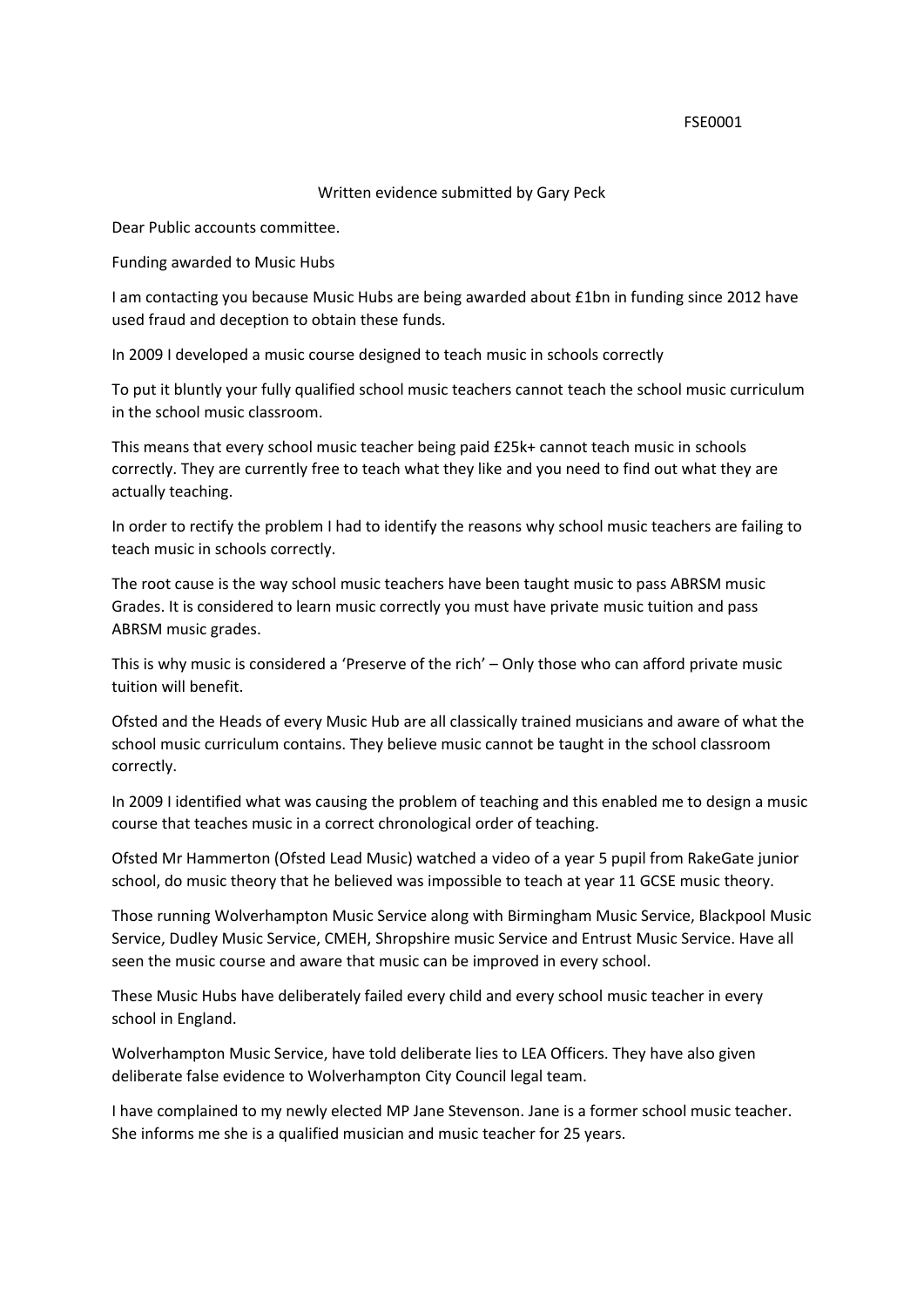Jane Stevenson wrote an article on music education for the Express paper. In it she stated that for 10 years she taught  $7 - 18$  year olds music.

Jane Stevenson MP is now in possession of a full music course that can prepare every child for secondary school music lessons.

She also has the test papers that coincide with what is taught. These test papers were filled in by primary pupils.

Marie Bessent (OCR GCSE music examination j536 author) looked at the test papers filled in by primary pupils at the 2016 music expo in London. She confirmed that they were a 100% pass at GCSE music theory.

Music Hubs could have rectified the way music was taught in every school in England in 2012.

Jane Stevenson MP has seen the evidence that LEA officers and City Council legal team have been deliberately lied to – Malfeasance in public office.

They have protected the money awarded to music hubs by fraud and deception.

Please contact Jane Stevenson MP she has all the evidence and proof that funding to the Music Hubs is not of value.

This fraud and deception is being carried out on an industrial scale.

It must be reported to the Police and Education fraud.

Children being taught music in schools by the Music Hubs are only being taught to sight read and play to sheet music. They are not taught any music theory.

When they grow up and become future music teachers – You will have the same problems that you have now.

The school music Curriculum requires music theory to be taught.

You will be informed the money awarded to Music Hubs is of value – It is not and there is deception being used.

Children can now be taught how to work out which notes are required to work out both chords and scales.

All 30 Key Signatures can now be worked out from memory. This method of teaching can be done in 30 minutes in whole class teaching. Current teaching methods takes around 9 years.

Children can be taught to work out all the Major Scales. All Western music is based on and around the Major Scale.

This can be achieved in 30 minutes in whole class tuition. The Major Scales are not taught in the school classroom.

The Modes are not taught at ABRSM grade 5 and classed impossible to teach in schools.

It is now possible to have 6 year olds work out all the required notes in any mode in any Key. A grand total of 116 modes.

All of this is the nuts and bolts of music.